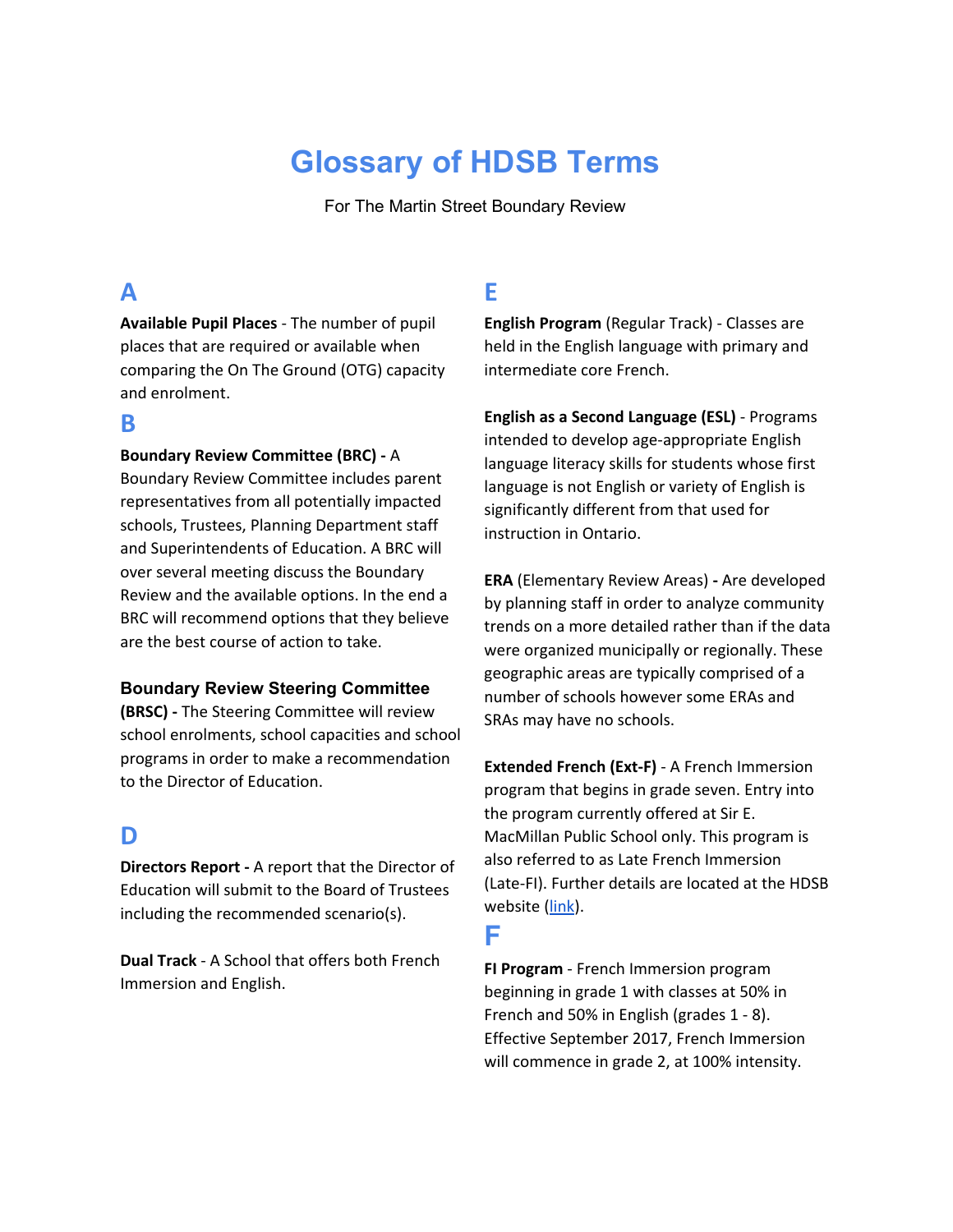# **I**

# **International Baccalaureate (IB) Program** - A

world recognized two-year diploma which provides a challenging curriculum in first and second languages, mathematics, humanities and sciences.

# **L**

**LTAP** (Long Term Accommodation Plan) - An annually reviewed planning document that provides enrolment projections and guides accommodation planning for a 10-year period. The 2015-2016 LTAP can be accessed via the HDSB website [\(link\)](https://www.hdsb.ca/our-board/Pages/Publications/Long%20Term-Accommodation-Plan.aspx).

# **O**

**Optional Attendance -** Where a student is granted permission to attend a school other than their designated home school. The permission is only for one year and transportation is not provided. Status is reviewed annually.

**OTG** (On The Ground Capacity) - Provincially-recognized pupil place capacity of the school building, which may include additions, or alterations to the school building. This figure is recognized as the operating capacity of the school. This figure does not include portables or portapaks.

## **P**

# **Program and Accommodation Review (PAR)** - A process to review a school or a group of schools that meet one of five conditions as outlined in

the HDSB [policy](https://www.hdsb.ca/our-board/Planning/PAR/ProgramAccomReview.pdf) that will identify programming and accommodation issues and recommend solutions to the Board of Trustee for a final decision.

### **Program and Accommodation Review**

**Committee (PARC)** - Advisory group that acts as an official conduit for information shared between the Board of Trustees and their communities. The PARC will meet, review information, provide feedback from the community, and suggest options. The PARC does not make the final decision.

**Portable -** Is a modular classroom, which by design can be moved and relocated as required. This space is considered not permanent and is excluded from the school's OTG capacity.

**Portapak -** Are pre-engineered (self-sufficient) multiple classrooms assembled under a common roof and constructed on a foundation (usually caisson piers) and attached to a school. This space is considered not permanent and is excluded from the school's OTG capacity.

**Pupil Accommodation Review Guidelines** - This [Guideline](https://edu.gov.on.ca/eng/funding/1516/2015B9appenAEN.pdf) provides school boards with an efficient tool to address the Board's needs to close or consolidate facilities.

**PVC**  (Program Viability Committee) - The creation of this committee was to study and make recommendations with respect to English and French Immersion programming viability in the Halton District School Board elementary schools. [Report 16096](https://www.hdsb.ca/schools/Documents/16096-complete.pdf#search=Report%2016096) dated May 27, 2016 outlines the study and the recommendation of the PVC.